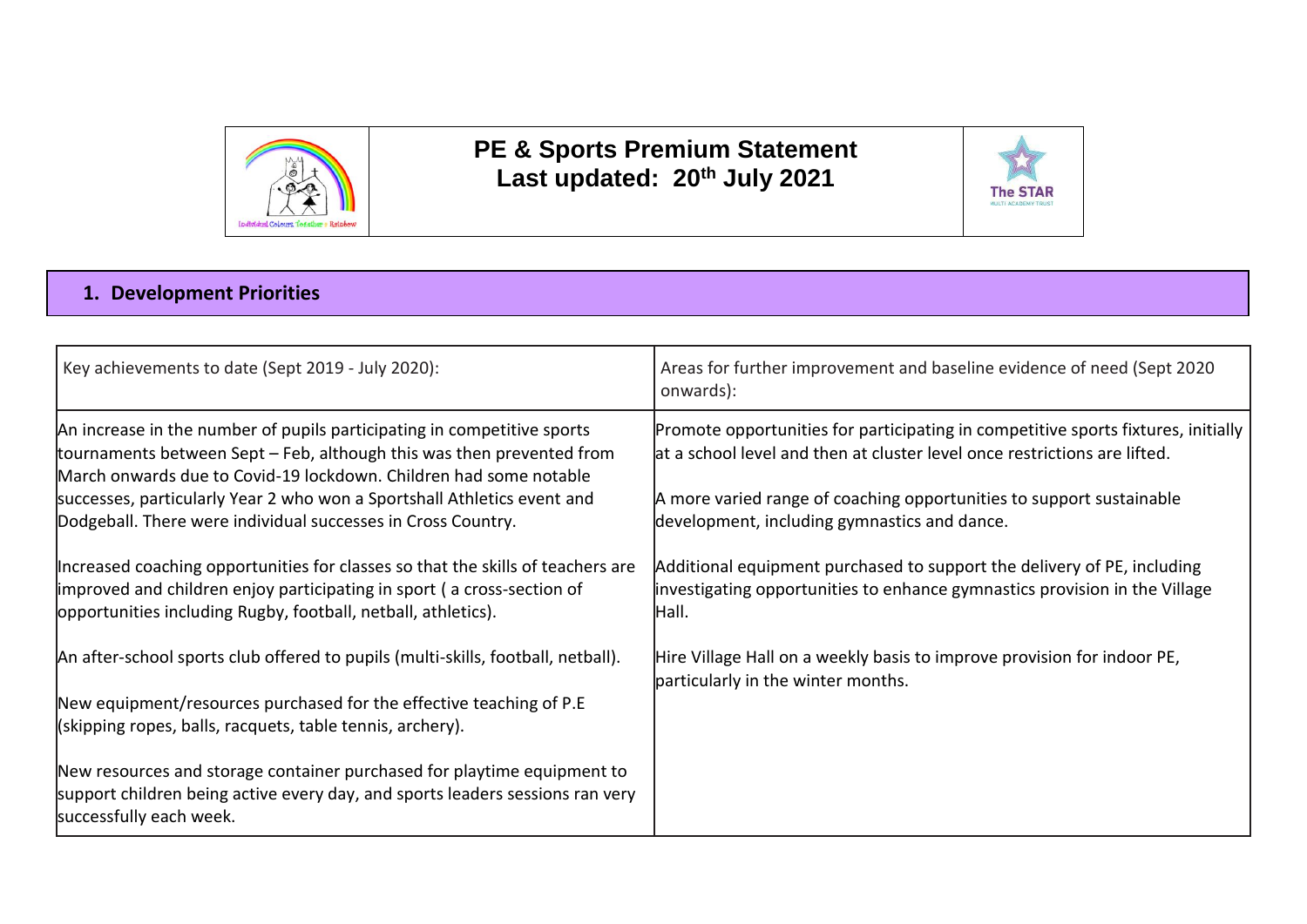| Meeting national curriculum requirements for swimming and water safety                                                                                                                                                      | Please complete all of the below*: |
|-----------------------------------------------------------------------------------------------------------------------------------------------------------------------------------------------------------------------------|------------------------------------|
| What percentage of your current Year 6 cohort swim competently, confidently and proficiently over a distance of at<br>least 25 metres?                                                                                      | 91%                                |
| What percentage of your current Year 6 cohort use a range of strokes effectively [for example, front crawl,<br>backstroke and breaststroke]?                                                                                | 82%                                |
| What percentage of your current Year 6 cohort perform safe self-rescue in different water-based situations?                                                                                                                 | 64%                                |
| Schools can choose to use the Primary PE and Sport Premium to provide additional provision for swimming but this<br>must be for activity over and above the national curriculum requirements. Have you used it in this way? | No                                 |

\*Schools may wish to provide this information in April, just before the publication deadline.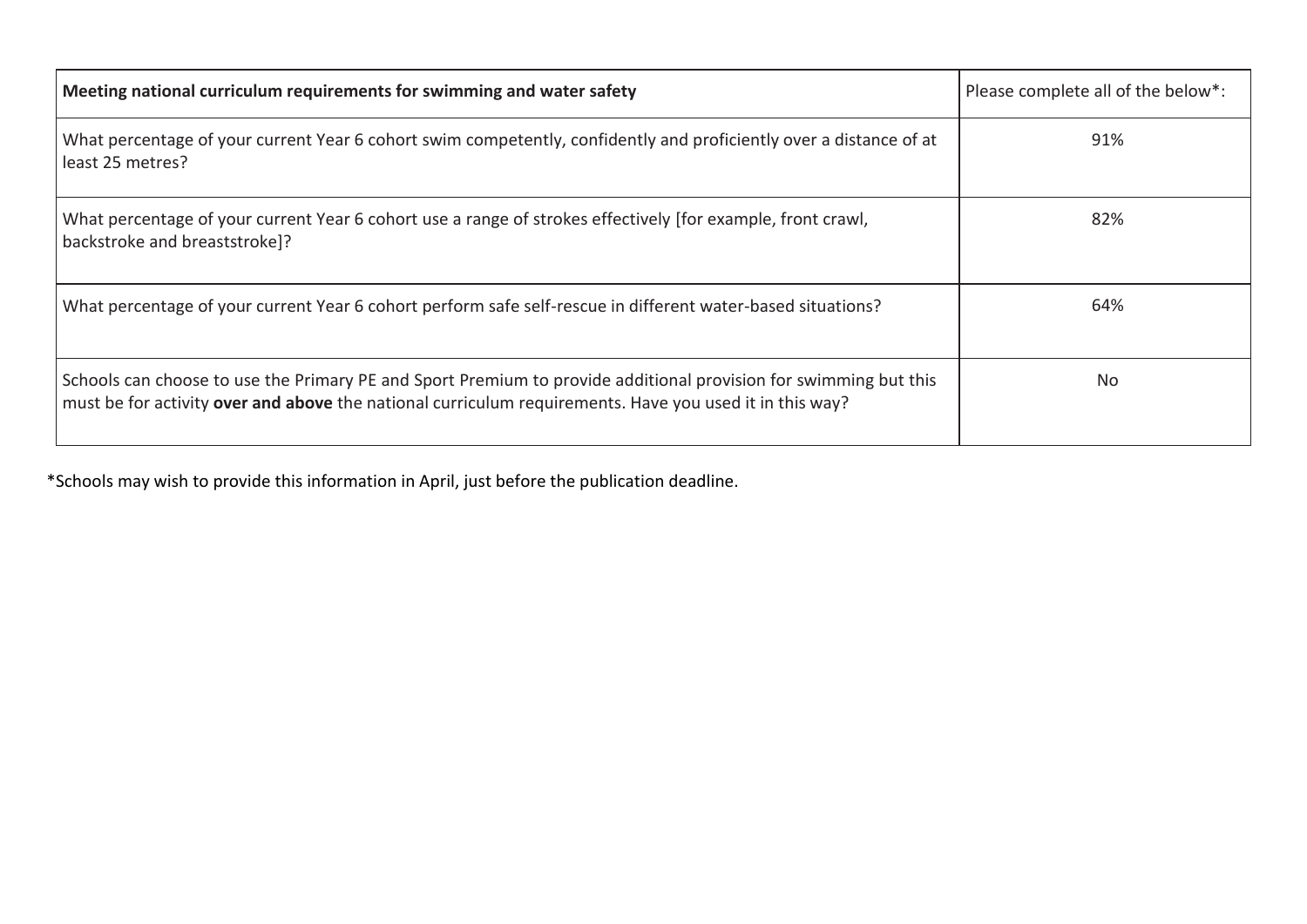## **2. Action Plan and Budget Tracking**

| <b>Academic Year: 2020 - 21</b>                                                                                                                                                                      | Total budget allocation: £16,550<br>Carry forward from previous years:<br>£12,757.71<br>Total: £29,307.71<br><b>Total Spend: £21,987.61</b><br><b>Carry forward to next year:</b><br>£7,320.10                                   | Date Updated: 21.10.20<br>20/7/2021 |                                                                                                                                                                                                                                |                                                                                                                                |
|------------------------------------------------------------------------------------------------------------------------------------------------------------------------------------------------------|----------------------------------------------------------------------------------------------------------------------------------------------------------------------------------------------------------------------------------|-------------------------------------|--------------------------------------------------------------------------------------------------------------------------------------------------------------------------------------------------------------------------------|--------------------------------------------------------------------------------------------------------------------------------|
| Key indicator 1: The engagement of all pupils in regular physical activity                                                                                                                           |                                                                                                                                                                                                                                  |                                     |                                                                                                                                                                                                                                | Percentage of total allocation:                                                                                                |
|                                                                                                                                                                                                      |                                                                                                                                                                                                                                  |                                     |                                                                                                                                                                                                                                | 23%                                                                                                                            |
| School focus with clarity on<br>intended impact on pupils:                                                                                                                                           | Actions to achieve:                                                                                                                                                                                                              | <b>Budget</b><br>allocated:         | Evidence and impact:                                                                                                                                                                                                           | Sustainability and suggested<br>next steps:                                                                                    |
| Weekly Sports Leaders to re-<br>introduce activities once<br>Covid-19 restrictions are<br>lifted. New equipment<br>purchased for dedicated<br>playtime sessions to improve<br>pupil activity levels. | Member of staff to lead and E907<br>develop the skills of the KS2<br>pupils so that a wide range<br>of sporting/active and<br>engaging activities can<br>continue to be provided on a<br>weekly basis. (TA 2.5 hpw @<br>£9.55ph) |                                     | Member of staff appointed, but<br>Covid-19 restrictions have meant<br>that bubbles cannot mix,<br>reducing the ability to run sports<br>leaders sessions. Overspend in<br>this area due to pay award<br>(Total cost £1,319.43) | Member of staff will remain in<br>role next year and is able to use<br>resources to run lunchtime<br>sessions in future years. |
| Audit content and quantity of<br>existing PE equipment (indoor<br>and outdoor) to identify what                                                                                                      | Purchase/replenish<br>equipment to ensure there is<br>a wide variety of resources                                                                                                                                                | £1250                               | Equipment has been audited and Resources will remain in school<br>significant new resources have<br>been purchased. These have                                                                                                 | and can be used in subsequent<br>years, ensuring sustainability of                                                             |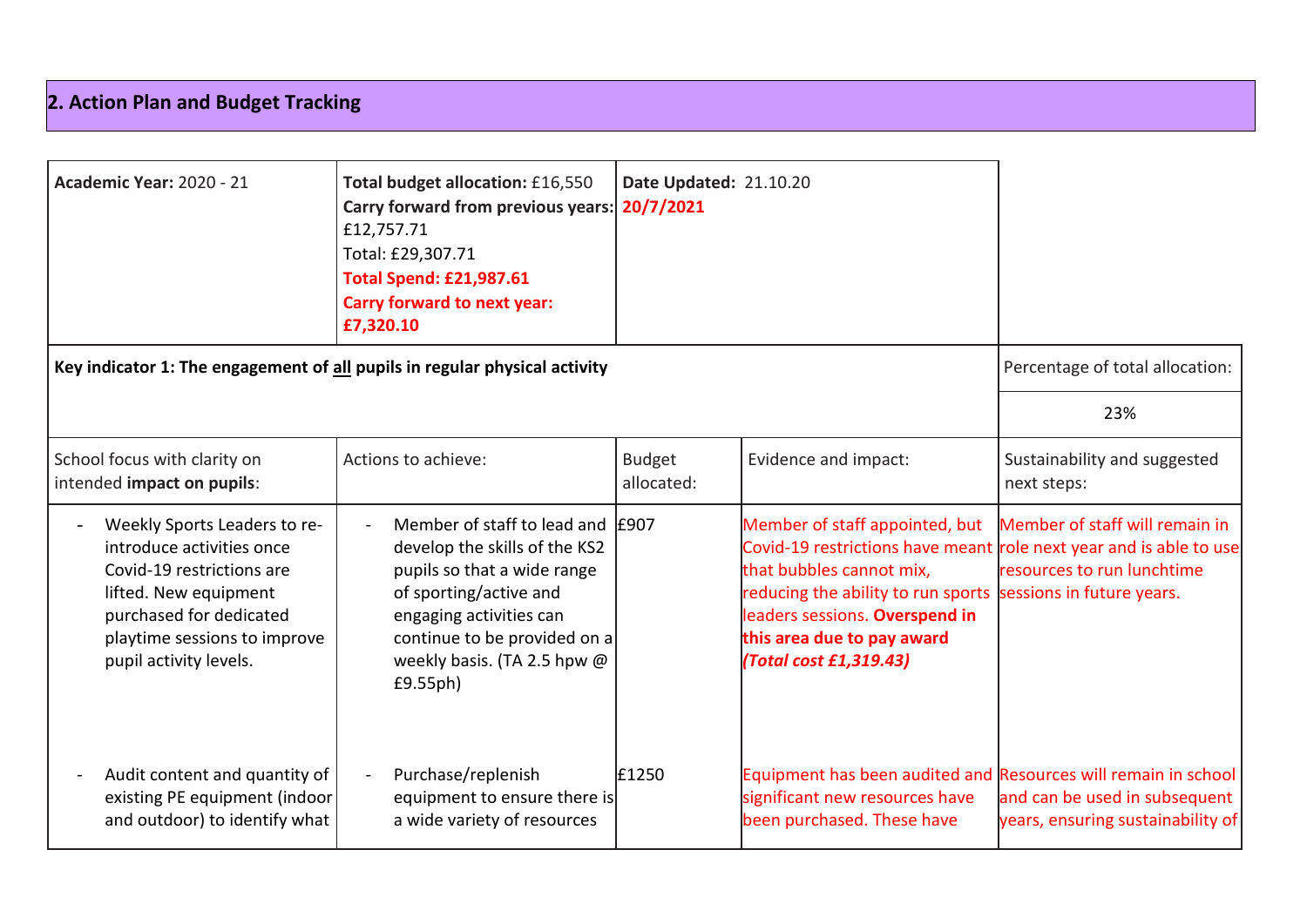| may need<br>replenishing/repairing and to<br>identify gaps.                                                                                                                                                                                                                                                                 | available to appeal to as<br>many pupils as possible,<br>including additional sports<br>such as orienteering                                            |                              | enhanced our ability to deliver a<br>range of sports and activities.<br><b>Overspend in this area (Total</b><br>cost £3,426.46)                                                                                                                                     | our provision.                                                                                                                           |
|-----------------------------------------------------------------------------------------------------------------------------------------------------------------------------------------------------------------------------------------------------------------------------------------------------------------------------|---------------------------------------------------------------------------------------------------------------------------------------------------------|------------------------------|---------------------------------------------------------------------------------------------------------------------------------------------------------------------------------------------------------------------------------------------------------------------|------------------------------------------------------------------------------------------------------------------------------------------|
| Ensure resources for indoor<br>PE are in place for high-quality<br>teaching                                                                                                                                                                                                                                                 | Purchase secure storage for<br>equipment at Village Hall.<br>Purchase mats & gymnastics £480 benches<br>equipment for use at the<br><b>Village Hall</b> | $E1400$ shed<br>£661.50 mats | New gymnastics equipment and<br>storage have been purchased for Village Hall ensures that our<br>the Village Hall. This has<br>impacted upon our provision as<br>we can now deliver a wider rangea wider range of activities.<br>of sporting opportunities on site. | An ongoing agreement with the<br>provision remains enhanced for<br>future years and we can deliver                                       |
| Enhance playground<br>resources provided by play<br>leaders to promote maximum<br>participation.                                                                                                                                                                                                                            | Purchase playtime<br>equipment to ensure there is<br>a wider variety of resources<br>available to appeal to as<br>many pupils as possible.              | £500                         | Full spend in this area.<br>New playtime equipment has<br>been purchased and used well.<br>This has encouraged significant<br>activity at playtimes. Slight<br>overspend in this area (Total<br>cost £524.97)                                                       | Some resources will last for a<br>significant time, meaning that<br>children in future years will be<br>able to access active playtimes. |
| Encourage pupils to share the<br>different types of physical<br>activity they participate in to<br>raise the profile of physical<br>literacy, a healthy lifestyle and<br>different types of physical<br>activity (to include those<br>beyond the 'traditional'<br>activity types) e.g. roller<br>skating, skateboarding etc | Pupils to 'tweet' / share PE<br>'selfies' which will be<br>collated and displayed in<br>school.                                                         | 6x A1 posters<br>£600        | A successful selfie campaign was<br>undertaken, resulting in a range<br>of images. There was no space<br>for A1 posters, so A2 size were<br>purchased. They are displayed<br>prominently in school.<br><b>Underspend in this area (Total</b><br>cost £281.25)       | Images remain on display and<br>serve as a prompt to pupils to<br>inspire active lifestyles.                                             |
| Key indicator 2: The profile of PE and sport being raised across the school as a tool for whole school improvement                                                                                                                                                                                                          |                                                                                                                                                         |                              |                                                                                                                                                                                                                                                                     | Percentage of total allocation:                                                                                                          |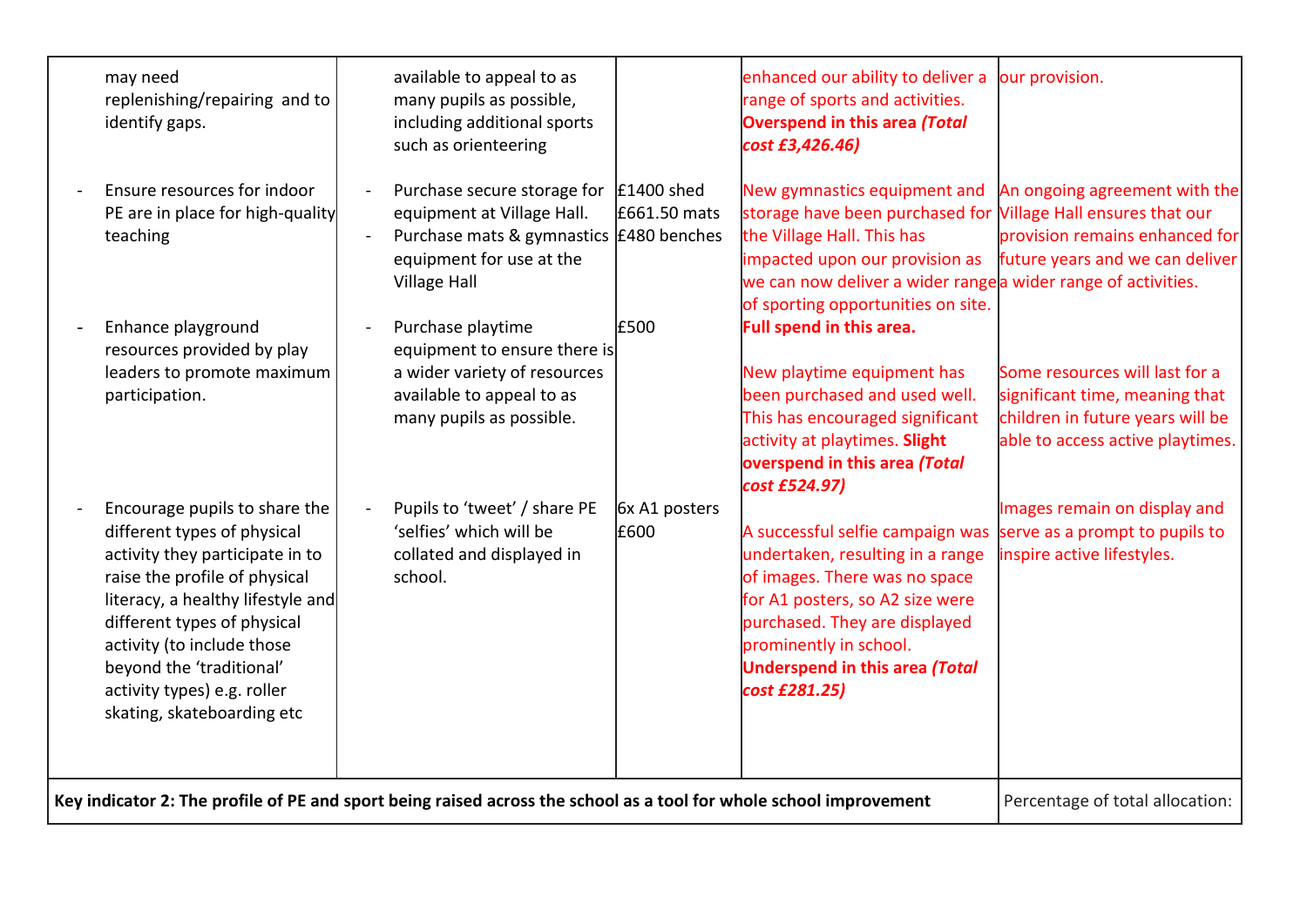|                                                                                                                                                                                                                                                                |                                                                                                                                                 |                               |                                                                                                                                                                  | 7%                                                                                                    |
|----------------------------------------------------------------------------------------------------------------------------------------------------------------------------------------------------------------------------------------------------------------|-------------------------------------------------------------------------------------------------------------------------------------------------|-------------------------------|------------------------------------------------------------------------------------------------------------------------------------------------------------------|-------------------------------------------------------------------------------------------------------|
| School focus with clarity on<br>intended impact on pupils:                                                                                                                                                                                                     | Actions to achieve:                                                                                                                             | <b>Budget</b><br>allocated:   | Evidence and impact:                                                                                                                                             | Sustainability and suggested<br>next steps:                                                           |
| Celebration of achievements<br>and participation in the whole<br>assembly each week to ensure<br>the whole school is aware of<br>the importance of PE and<br>Sport and to signpost local<br>club links to encourage all<br>pupils to aspire to be<br>involved. | Achievements celebrated in<br>assembly (Sports Leaders<br>certificates, certificates and<br>awards from events and<br>sports from home shared). |                               | This could not take place, as<br>assemblies were now allowed<br>due to Covid restrictions. To be<br>carried over to next year.                                   | This will feature again next<br>year, as there is no cost but<br>there would be sustainable<br>gains. |
| Sports display boards centrally<br>in the corridor to raise the<br>profile of PE and Sport for all<br>visitors and parents.                                                                                                                                    | Buy stationary/leaflets for<br>display boards.                                                                                                  | = £350                        | Stationary costs This could not happen due to<br>Covid restrictions. Full<br>underspend in this area.                                                            | To be carried forward to next<br>vear.                                                                |
| Attend area meetings to<br>remain informed about how<br>best to promote sport in<br>school                                                                                                                                                                     | Supply release to enable PE<br>leader to attend meetings<br>aimed at promotion of sport: £1080<br>SGO meetings, Youth Sport<br>Trust etc)       | $2x$ days per<br>term @£180 = | Meetings were held virtually and Good relationships established<br>staff attended, but the number<br>was reduced to 1 per term. Full<br>underspend in this area. | with area SGOs. This will impact<br>upon subsequent organization<br>of competitive matches.           |
| Prepare and apply for School<br>Games Mark to recognize<br>achievement in sports and<br>raise profile                                                                                                                                                          | Release PE leader to<br>complete application.                                                                                                   | = £180                        | 2x 1/2 day supply Preparation for Games Mark took<br>place leading to an application<br>but was covered internally.                                              |                                                                                                       |
| Monitor how well we are                                                                                                                                                                                                                                        | PE Lead to Investigate the                                                                                                                      |                               | $2 \times 12$ day supply This work was commissioned as                                                                                                           | The audit outcome was used to                                                                         |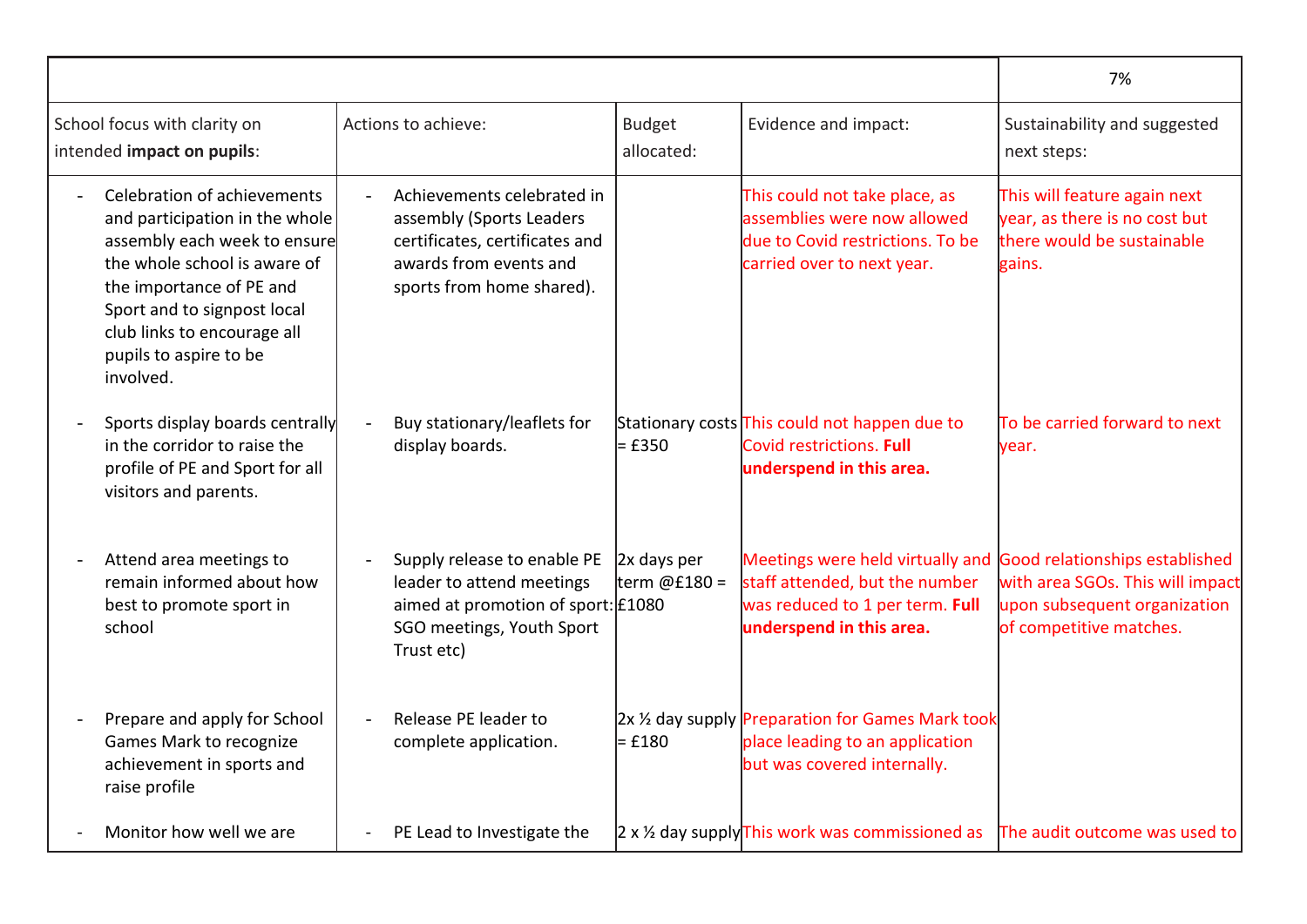| promoting physical activity,<br>healthy lifestyle to pupils by<br>using a tool like Healthy<br><b>Schools Rating</b>                                                                                                                              | <b>Healthy Schools Rating</b><br>Scheme.                                                                                                                                                                                                                                                                                        | $=$ £180                                | part of an active & healthy<br>lunchtime audit by<br>Schoolhealth.co.uk. Full<br>underspend in this area.                                                                                                                                                                                                    | identify further developments<br>that will form part of the next<br>plan.       |
|---------------------------------------------------------------------------------------------------------------------------------------------------------------------------------------------------------------------------------------------------|---------------------------------------------------------------------------------------------------------------------------------------------------------------------------------------------------------------------------------------------------------------------------------------------------------------------------------|-----------------------------------------|--------------------------------------------------------------------------------------------------------------------------------------------------------------------------------------------------------------------------------------------------------------------------------------------------------------|---------------------------------------------------------------------------------|
| Key indicator 3: Increased confidence, knowledge and skills of all staff in teaching PE and sport                                                                                                                                                 |                                                                                                                                                                                                                                                                                                                                 |                                         |                                                                                                                                                                                                                                                                                                              | Percentage of total allocation:                                                 |
|                                                                                                                                                                                                                                                   |                                                                                                                                                                                                                                                                                                                                 |                                         |                                                                                                                                                                                                                                                                                                              | 24%                                                                             |
| School focus with clarity on intended Actions to achieve:<br>impact on pupils:                                                                                                                                                                    |                                                                                                                                                                                                                                                                                                                                 | Budget<br>allocated:                    | Evidence and impact:                                                                                                                                                                                                                                                                                         | Sustainability and suggested<br>next steps:                                     |
| Develop the teaching of PE<br>across the school so that<br>children are confident and<br>competent learners. Staff to<br>work with Total Sports Coach as<br>CPD to upskill their own<br>coaching and teaching.                                    | Children in all year groups<br>benefit from enhanced PE<br>provision over the year by<br>receiving high quality coaching<br>and teaching from Total Sports.<br>They have introduced new and<br>exciting sports, provided CPD<br>training for staff as well as<br>encouraging lifelong<br>participation in physical<br>activity. | Total Sports<br>coaching costs<br>£6100 | Sports coach worked with all<br>classes, demonstrating a range of to teach their own PE lessons in<br>different activities and<br>supporting staff development by<br>teaching exemplar lessons. Full<br>spend in this area.                                                                                  | Staff are confident to continue<br>future, in a sustainable way.                |
| Investigate ways in which<br>physical activity can be<br>incorporated into lessons such<br>as maths, English etc. to<br>ensure children have access to<br>physically active learning<br>across other subjects in<br>addition to PE e.g. 'Move and | Ensure that teachers spend<br>time observing the<br>specialists and reflect upon<br>the impact of CPD.<br>PE lead to research and<br>disseminate with staff.                                                                                                                                                                    |                                         | <b>Cross curricular opportunities</b><br>were researched and resources<br>shared with staff. These were<br>valued and appreciated, and led<br>to improvements in provision.<br>Additional spending took place to New residential venue<br>ensure appropriate staffing on a lidentified, which can be used to | Resources remain in staff drive<br>and can enhance planning in<br>future years. |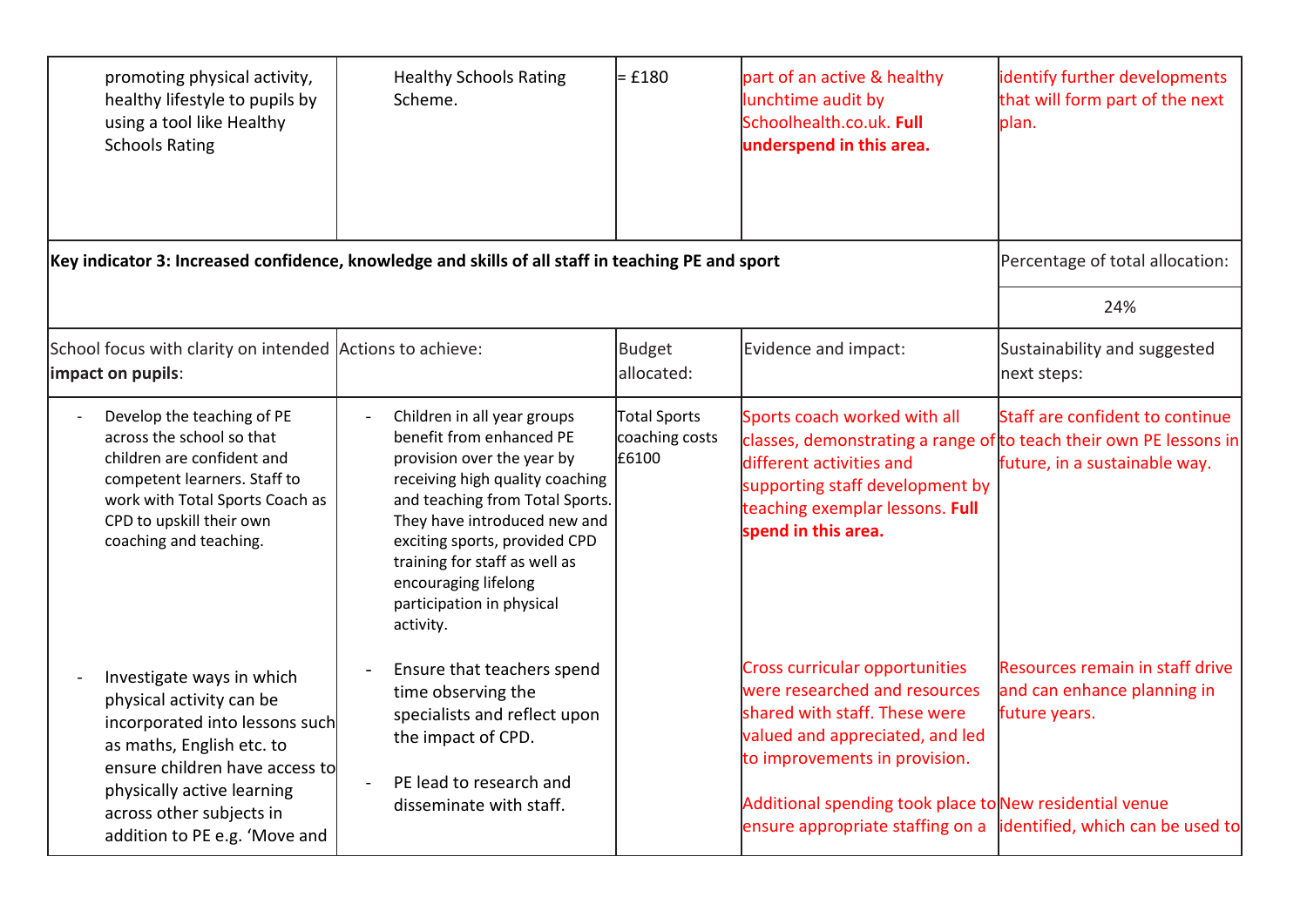| Learn' and 'Premier League<br>Primary Stars' initiatives<br>which can help improve<br>physical literacy,<br>concentration & knowledge<br>retention |                                                                    |                                              | residential visit to deliver<br>outdoor & adventurous activities years.<br>(Total cost £543)<br>New planning resources were<br>purchased for teachers (Total<br>cost £1,612.50)                                                                                                                  | supplement provision in future<br>This planning needs to be<br>implemented across the whole<br>school, and will then benefit<br>every pupil. |
|----------------------------------------------------------------------------------------------------------------------------------------------------|--------------------------------------------------------------------|----------------------------------------------|--------------------------------------------------------------------------------------------------------------------------------------------------------------------------------------------------------------------------------------------------------------------------------------------------|----------------------------------------------------------------------------------------------------------------------------------------------|
| Key indicator 4: Broader experience of a range of sports and activities offered to all pupils                                                      |                                                                    |                                              |                                                                                                                                                                                                                                                                                                  | Percentage of total allocation:                                                                                                              |
|                                                                                                                                                    |                                                                    |                                              |                                                                                                                                                                                                                                                                                                  | 32%                                                                                                                                          |
| School focus with clarity on intended Actions to achieve:<br>impact on pupils:                                                                     |                                                                    | <b>Budget</b><br>allocated:                  | Evidence and impact:                                                                                                                                                                                                                                                                             | Sustainability and suggested<br>next steps:                                                                                                  |
| Broaden the PE offer by<br>incorporating wider aspects of indoor<br>sport, particularly promoting dance<br>and gymnastics                          | Hire Village Hall for indoor<br>activities during winter<br>months | $Hall Hire =$<br>£2080                       | <b>Village Hall hired every Monday</b><br>to enable indoor PE to take place, Village Hall to ensure that this<br>but was reduced due to Covid<br>lockdown. Parents and pupils<br>reported that this had<br>significantly benefited PE<br>provision. Underspend in this<br>area (Total cost £615) | Equipment remains in the<br>provision can be maintained.<br>There is an ongoing rental cost,<br>but there are notable benefits.              |
| Additional achievements:<br>Ensure Year 6 pupils meet the<br><b>National Curriculum</b><br>expectations in swimming                                | to attend swimming sessions swimming<br>during Summer term         | teacher and<br>$\text{transport} =$<br>£1333 | Funding for all Year 6 pupils Contribution to Swimming could not take place<br>due to Covid restrictions. Full<br>underspend in this area.                                                                                                                                                       | To be carried over to next year.                                                                                                             |
| Create resources in school to offer<br>fitness routes and orienteering as a                                                                        | Install pathways in new                                            | E5000                                        | Orienteering and activity trail<br>installed successfully in February                                                                                                                                                                                                                            | Pupils access the woodland site<br>safely and undertake a range of                                                                           |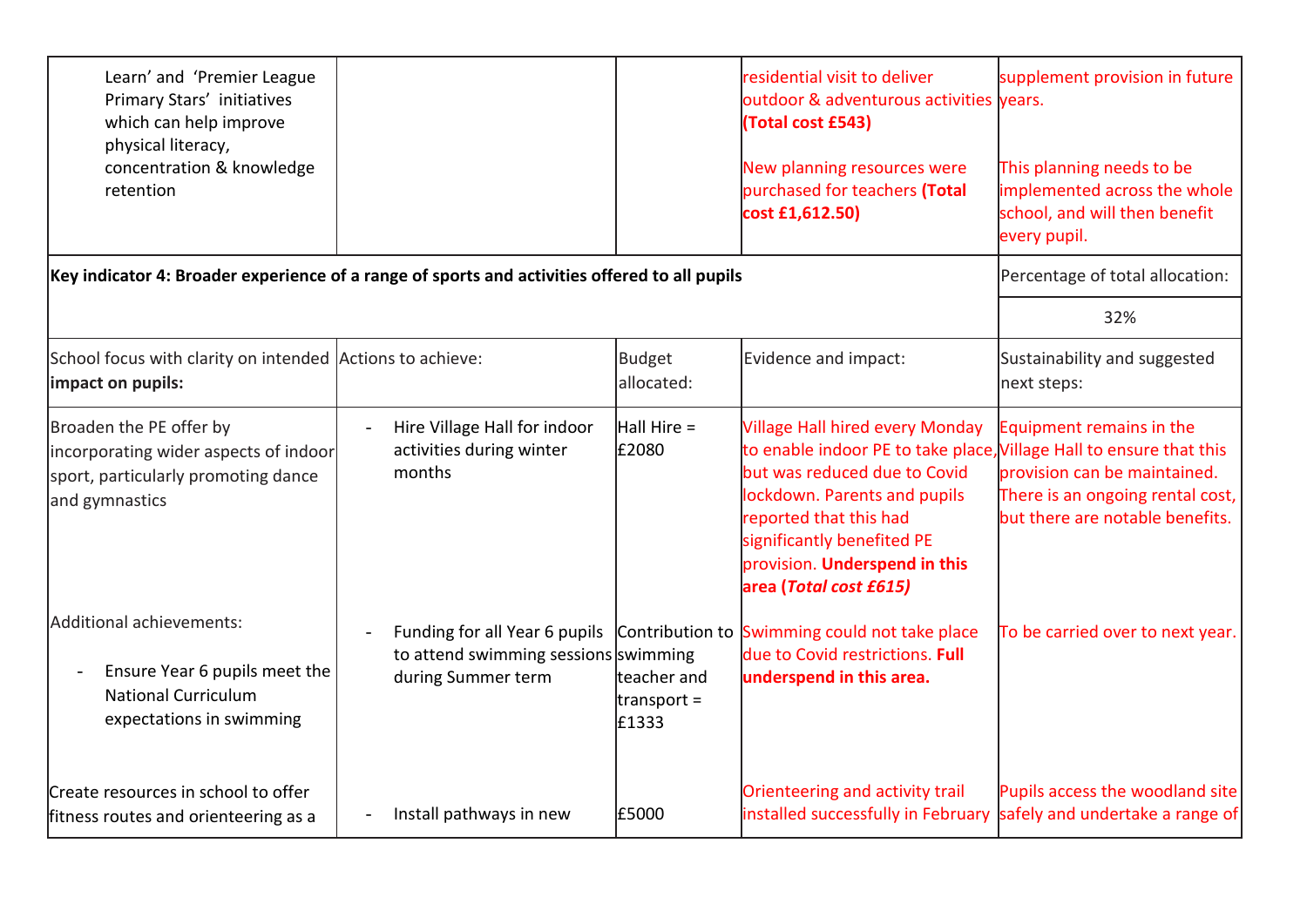| curriculum opportunity                                                                                                                      | wildlife area to enable safe<br>provision of PE and activity                                                                                                                                                                                                                                                                           | forward to be<br>2021)                            | lincluding carry $2021$ . This has improved the<br>safety of the site and made it<br>spent by March accessible to pupils. Slight<br>underspend in this area (Total<br>cost £4,350)<br><b>Additional Dance coaching was</b><br>purchased to provide wider<br>experiences for children and CPD experiences of pupils.<br>for teachers (Total cost<br>f1,612.50 | activities. This has significant<br>sustainable benefit and ensures<br>access to a wider range of<br>planned activities in future<br>years.<br>New experiences can inform<br>future planning, widening the |
|---------------------------------------------------------------------------------------------------------------------------------------------|----------------------------------------------------------------------------------------------------------------------------------------------------------------------------------------------------------------------------------------------------------------------------------------------------------------------------------------|---------------------------------------------------|--------------------------------------------------------------------------------------------------------------------------------------------------------------------------------------------------------------------------------------------------------------------------------------------------------------------------------------------------------------|------------------------------------------------------------------------------------------------------------------------------------------------------------------------------------------------------------|
| Key indicator 5: Increased participation in competitive sport                                                                               |                                                                                                                                                                                                                                                                                                                                        |                                                   |                                                                                                                                                                                                                                                                                                                                                              | Percentage of total allocation:                                                                                                                                                                            |
|                                                                                                                                             |                                                                                                                                                                                                                                                                                                                                        |                                                   |                                                                                                                                                                                                                                                                                                                                                              | 14%                                                                                                                                                                                                        |
|                                                                                                                                             |                                                                                                                                                                                                                                                                                                                                        |                                                   |                                                                                                                                                                                                                                                                                                                                                              |                                                                                                                                                                                                            |
| School focus with clarity on intended Actions to achieve:<br>impact on pupils:                                                              |                                                                                                                                                                                                                                                                                                                                        | <b>Budget</b><br>allocated:                       | Evidence and impact:                                                                                                                                                                                                                                                                                                                                         | Sustainability and suggested<br>next steps:                                                                                                                                                                |
| Ensure every child from Y1-6<br>is offered, and timetabled, to<br>take part in a competitive<br>sport, accompanied by<br>appropriate staff. | Contribution to area sport<br>co-ordinator to organize<br>competitive inter-school<br>competitions (employ part-<br>time organizer with other<br>area schools to arrange<br>partnership tournaments)<br>Provide supply release for<br>staff to accompany children<br>to competitive fixtures;<br>transport costs to central<br>venues. | Co-ordinator<br>salary<br>contribution =<br>£1530 | Tournament schedule created<br>and school entries identified.<br><b>Competitions took place</b><br>throughout the year, either<br>virtually, or in school bubbles.<br>Pupils had the opportunity to<br>compete against themselves and<br>others. Slight underspend in this<br>area due to local cost sharing<br>(Total cost £1,365).                         | Area sport co-ordinator to<br>continue to create fixtures for<br>next year based upon lessons<br>learnt.                                                                                                   |
| Support the development of a<br>school sports team (initially                                                                               | Arrange 'friendlies' against<br>other schools                                                                                                                                                                                                                                                                                          |                                                   | This could not happen due to no<br>external fixtures during Covid                                                                                                                                                                                                                                                                                            | PE leader to arrange 'friendly'<br>matches against other schools.                                                                                                                                          |